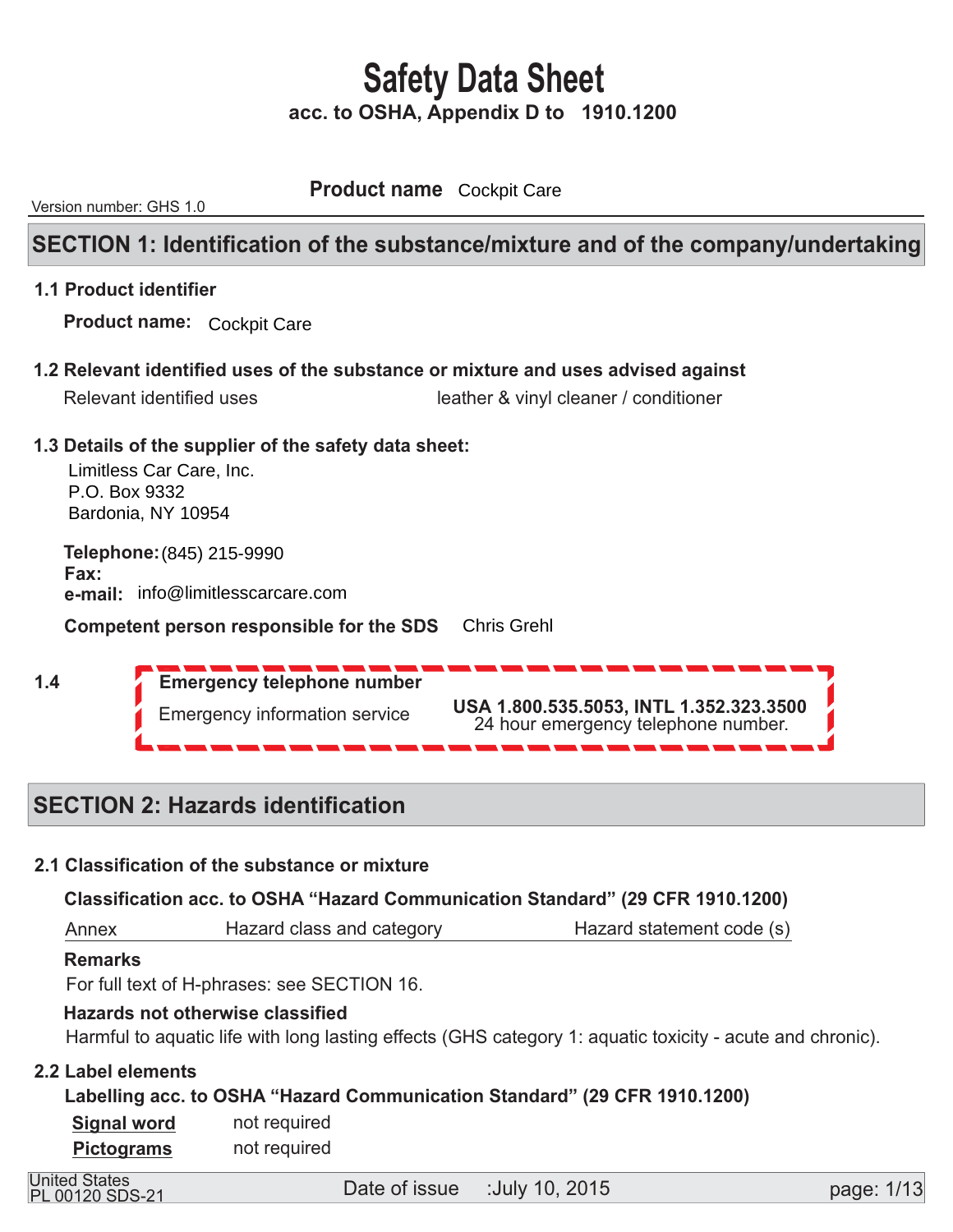**Product name Cockpit Care** 

#### Version number: GHS 1.0

#### **2.3 Other hazards**

Special danger of slipping by leaking/spilling product.

## **SECTION 3: Composition / information on ingredients**

#### **3.1 Substances**

not relevant (mixture)

#### **3.2 Mixtures**

#### **Description of the mixture**

| Name of substance                  | identifier                | $Wt\%$  |             | <b>Hazard class and category</b> | <b>Hazard</b><br>statement | <b>Pictograms</b> |
|------------------------------------|---------------------------|---------|-------------|----------------------------------|----------------------------|-------------------|
| polyethylene glycol<br>nonylphenol | CAS No.<br>9016-45-9      | $1 - 5$ | A.2<br>A.3  | Skin Irrit. 2<br>Eye Irrit. 2    | H315<br>H319               |                   |
| ethylene glycol                    | CAS No.<br>$107 - 21 - 1$ | $1 - 5$ | A.10<br>A.9 | Acute Tox, 4<br>STOT RE 2        | H <sub>302</sub><br>H373   | *                 |

### **SECTION 4: First aid measures**

#### **4.1 Description of first aid measures**

#### **General notes**

 Do not leave affected person unattended. Remove victim out of the danger area. Keep affected person warm, still and covered. Take off immediately all contaminated clothing. In all cases of doubt, or when symptoms persist, seek medical advice. In case of unconsciousness place person in the recovery position. Never give anything by mouth.

#### **Following inhalation**

Provide fresh air.

#### **Following skin contact**

 After contact with skin, take off immediately all contaminated clothing, and wash immediately with plenty of water.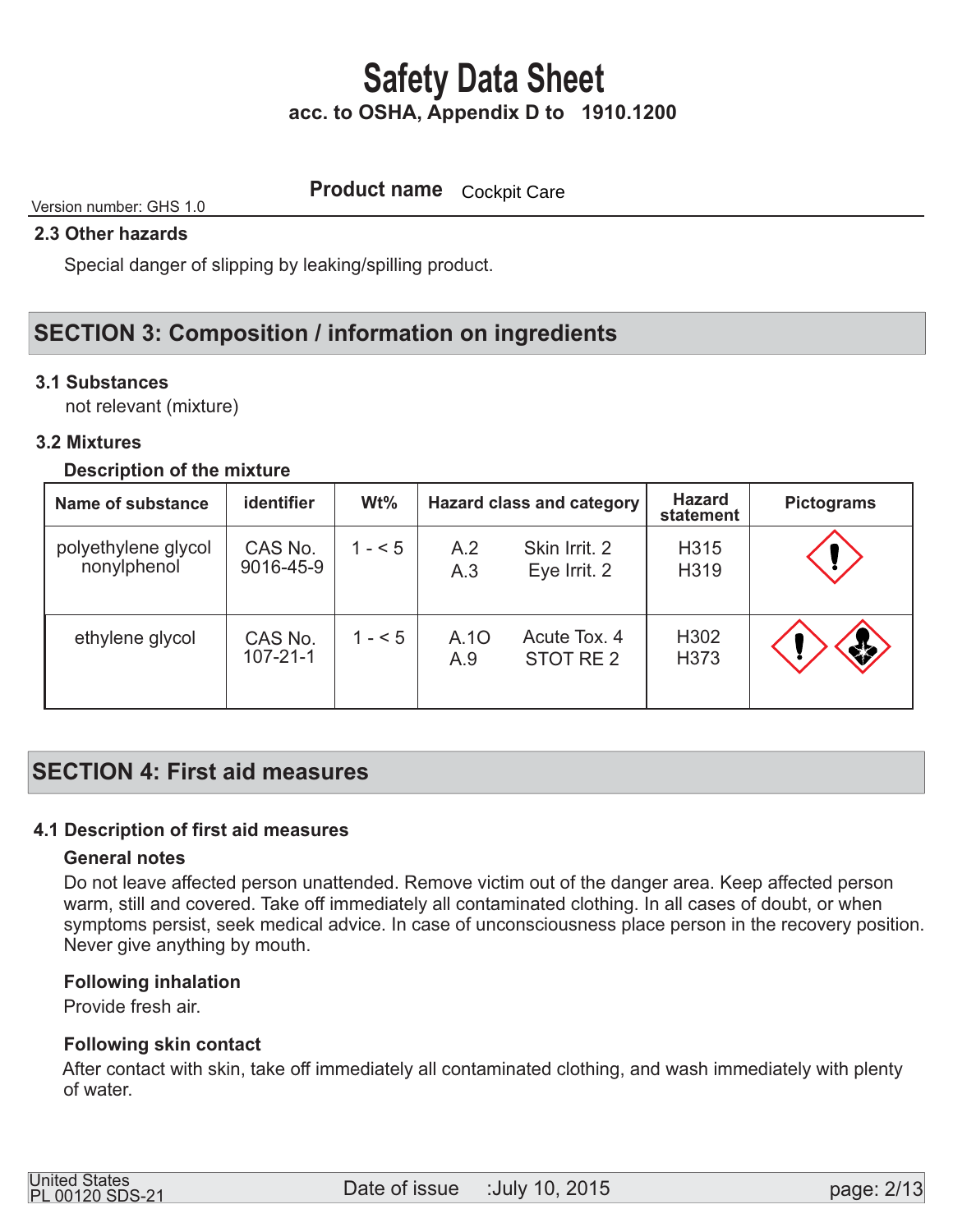### **Product name Cockpit Care**

#### Version number: GHS 1.0

#### **Following eye contact**

 Irrigate copiously with clean, fresh water, holding the eyelids apart. Remove contact lenses, if present and easy to do. Continue rinsing.

#### **Following ingestion**

Rinse mouth with water (only if the person is conscious). Do NOT induce vomiting.

### **SECTION 5: Firefighting measures**

#### **5.1 Extinguishing media**

#### **Suitable extinguishing media**

water spray, alcohol resistant foam, BC-powder, carbon dioxide (CO2)

#### **Unsuitable extinguishing media**

water jet

#### **5.2 Special hazards arising from the substance or mixture**

#### **Hazardous combustion products**

nitrogen oxides (NOx), carbon monoxide (CO), carbon dioxide (CO2)

#### **5.3 Advice for firefighters**

 In case of fire and/or explosion do not breathe fumes. Co-ordinate firefighting measures to the fire surroun dings. Do not allow firefighting water to enter drains or water courses. Collect contaminated firefighting water separately. Fight fire with normal precautions from a reasonable distance.

### **SECTION 6: Accidental release measures**

#### **6.1 Personal precautions, protective equipment and emergency procedures**

 **For non-emergency personnel** 

Remove persons to safety.

#### **For emergency responders**

Wear breathing apparatus if exposed to vapors/dust/aerosols/gases.

#### **6.2 Environmental precautions**

Keep away from drains, surface and ground water. Retain contaminated washing water and dispose it.

#### **6.3 Methods and material for containment and cleaning up**

### **Advices on how to contain a spill**

Covering of drains.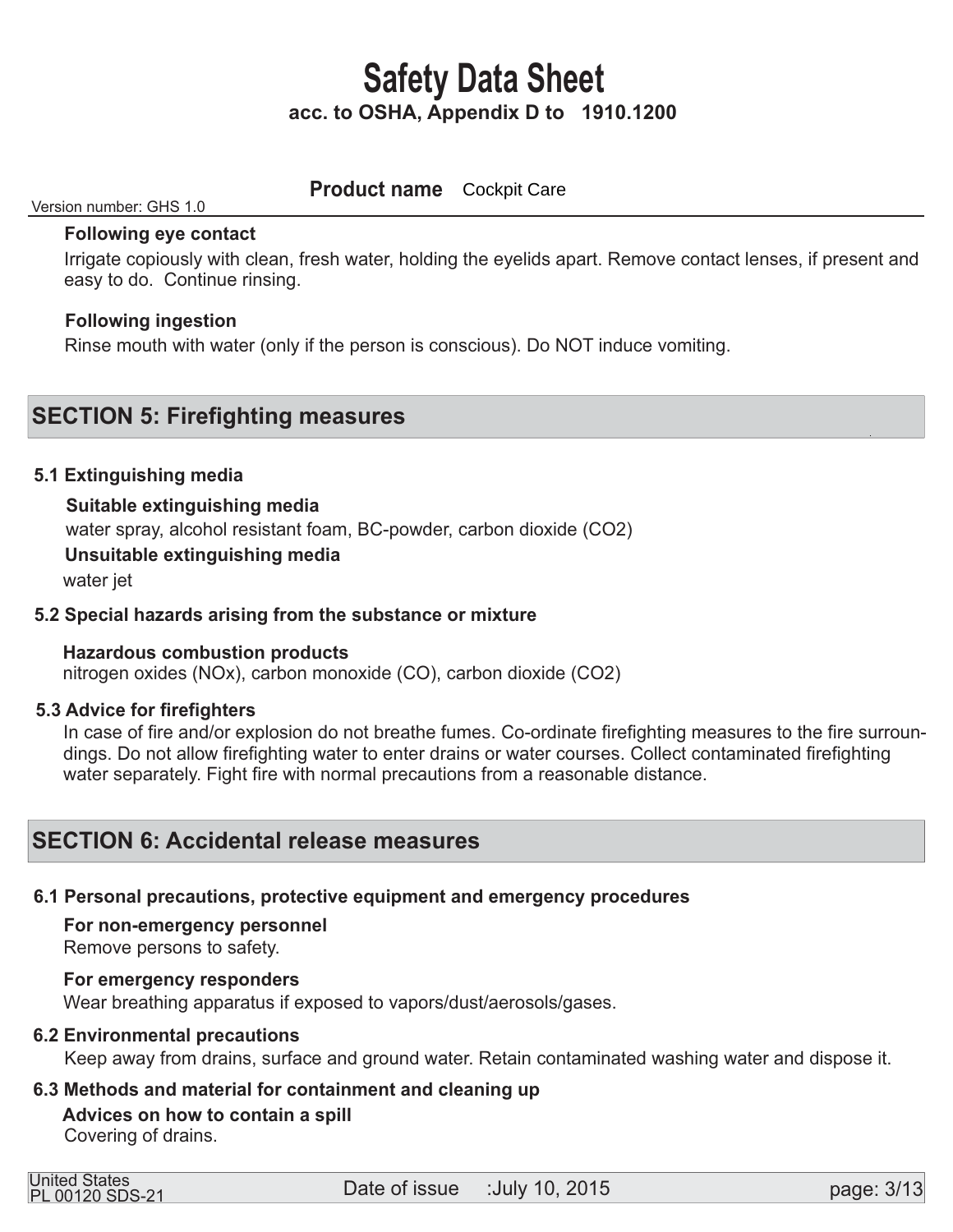## **Product name Cockpit Care**

Version number: GHS 1.0

#### **Advices on how to clean up a spill**

Wipe up with absorbent material (e.g. cloth, fleece). Collect spillage (sawdust, kieselgur (diatomite), sand universal binder).

#### **Appropriate containment techniques**

Use of adsorbent materials.

#### **Other information relating to spills and releases**

Place in appropriate containers for disposal. Ventilate affected area.

#### **Reference to other sections**

Hazardous combustion products: see section 5. Personal precautions: see section 8. Incompatible materials: see section 10. Disposal considerations: see section 13.

### **SECTION 7: Handling and storage**

#### **7.1 Precautions for safe handling**

#### **Recommendations**

#### **Measures to prevent fire as well as aerosol and dust generation**

Use local and general ventilation. Use only in well-ventilated areas.

#### **Advice on general occupational hygiene**

 Wash hands after use. Do not to eat, drink and smoke in work areas. Remove contaminated clothing and protective equipment before entering eating areas. Never keep food or drink in the vicinity of chemicals. Never place chemicals in containers that are normally used for food or drink. Keep away from food, drink and animal feedingstuffs.

#### **7.2 Conditions for safe storage, including any incompatibilities**

#### **Managing of associated risks**

#### **Incompatible substances or mixtures**  observe compatible storage of chemicals.

#### **Control of the effects**

#### **Protect against external exposure, such as**  frost

#### **7.3 Specific end use(s)**

See section 16 for a general overview.

### **SECTION 8: Exposure controls / personal protection**

#### **8.1 Control parameters**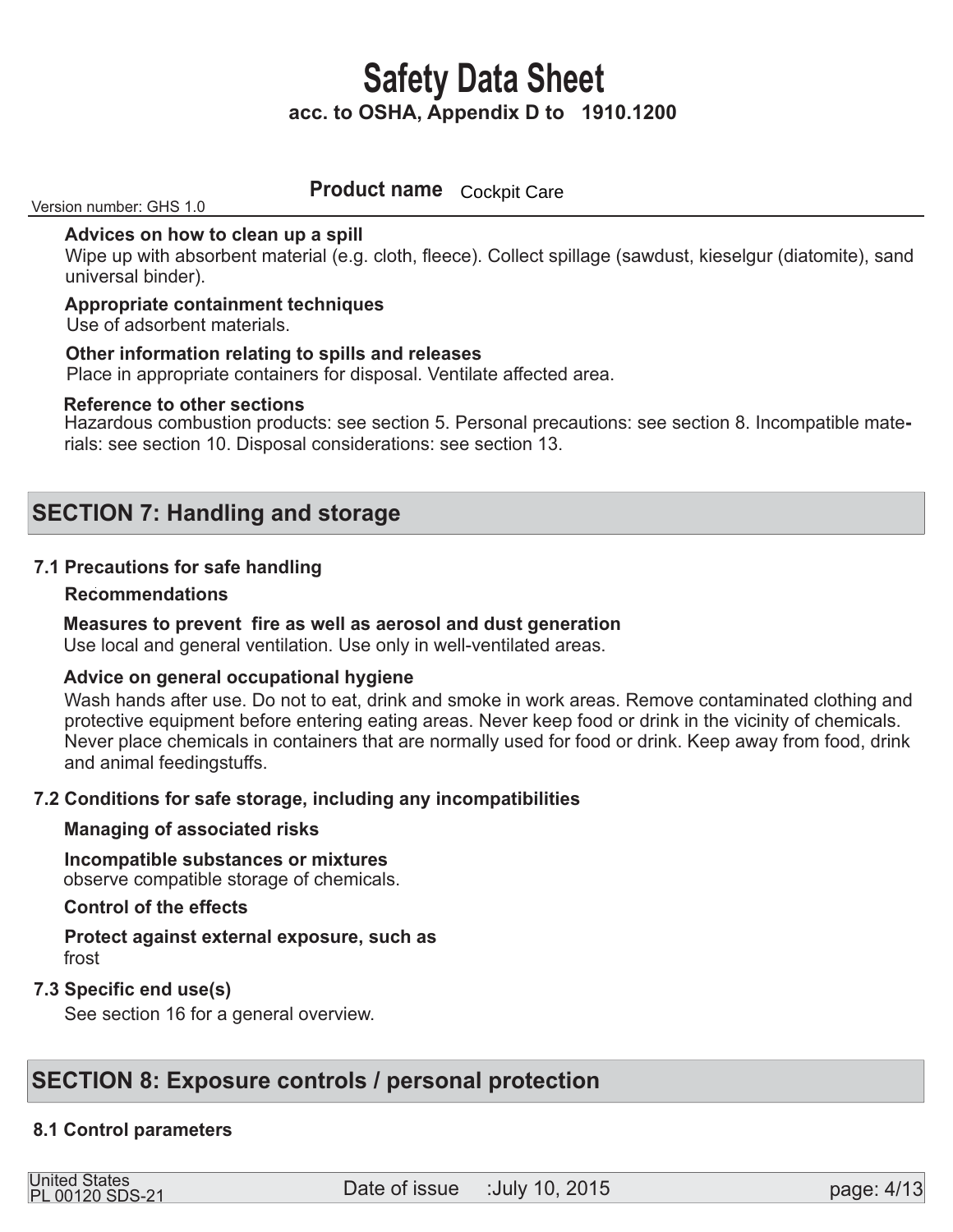**Product name Cockpit Care** 

Version number: GHS 1.0

 **National limit values** 

#### **Occupational exposure limit values(Workplace Exposure Limits)**

| <b>Coun-</b><br>try | Name of agent  | <b>CAS No</b> | <b>Identifier</b> | <b>TWA</b><br>[ppm] | $TWA$<br>[mg/m <sup>3</sup> ] | STEL   STEL<br> [ppm] [mg/m <sup>3</sup> ] | <b>Source</b> |
|---------------------|----------------|---------------|-------------------|---------------------|-------------------------------|--------------------------------------------|---------------|
| US                  | n-amyl acetate | 628-63-7      | PEL               | 100                 | 525                           |                                            | 29 CFR OSHA   |

#### **Notation**

- STEL Short-term exposure limit: a limit value above which exposure should not occur and which is related to a 15-minute period unless otherwise specified.
- TWA Time-weighted average (long-term exposure limit): measured or calculated in relation to a reference period of 8 hours time-weighted average.

#### **Relevant DNELs/DMELs/PNECs and other threshold levels**

No data available.

#### **8.2 Exposure controls**

 **Appropriate engineering controls**  General ventilation.

#### **Individual protection measures (personal protective equipment)**

#### **Eye/face protection**

Wear eye/face protection.

#### **Skin protection**

#### **Hand protection**

 Wear suitable gloves. Chemical protection gloves are suitable, which are tested according to EN 374. Check leaktightness / impermeability prior to use. In the case of wanting to use the gloves again, clean them before taking off and air them well. For special purposes, it is recommended to check the resistance to chemicals of the protective gloves mentioned above together with the supplier of these gloves.

#### **Other protection measures**

 Take recovery periods for skin regeneration. Preventive skin protection (barrier creams / ointments) is recommended. Wash hands thoroughly after handling.

#### **Respiratory protection**

In case of inadequate ventilation wear respiratory protection.

#### **Environmental exposure controls**

 Use appropriate container to avoid environmental contamination. Keep away from drains, surface and ground water.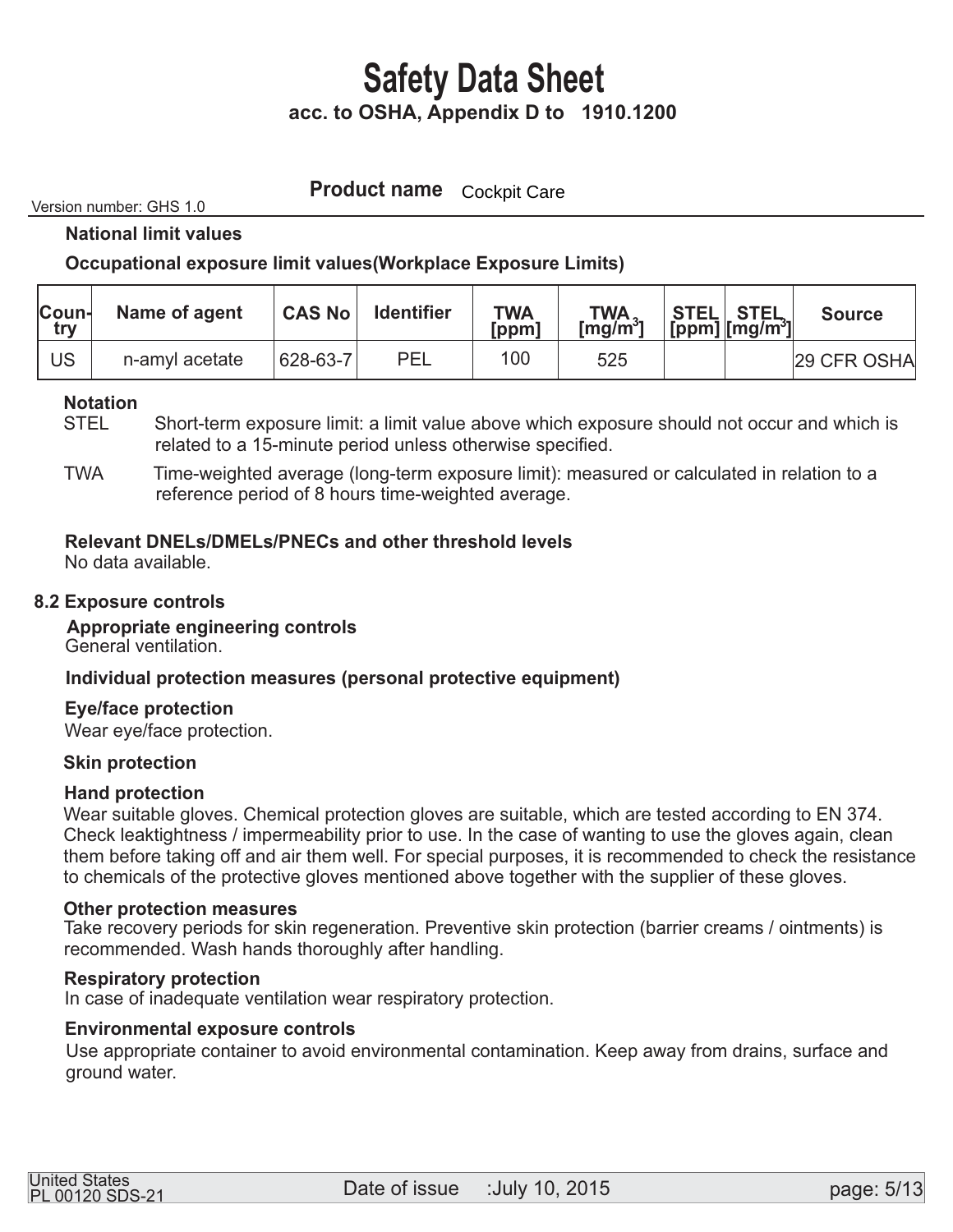**Product name** Cockpit Care

Version number: GHS 1.0

### **SECTION 9: Physical and chemical properties**

#### **9.1 Information on basic physical and chemical properties**

#### **Appearance**

| Physical state                          | : Liquid creme                             |
|-----------------------------------------|--------------------------------------------|
| Color                                   | : Yellow                                   |
| Odor                                    | : Spearmint                                |
| Other physical and chemical parameters  |                                            |
| pH (value)                              | : 4.5-5.5 at 25 $^{\circ}$ C               |
| Melting point / freezing point          | : not determined                           |
| Initial boiling point and boiling range | $: 100^{\circ}$ C                          |
| Flash point                             | : not determined (closed cup)              |
| Evaporation rate                        | : not determined                           |
| Flammability (solid, gas)               | : not relevant (fluid)                     |
| <b>Explosive limits</b>                 | : not determined                           |
| Vapor pressure                          | $: 31.69$ hPa at 25 $^{\circ}$ C           |
| Density                                 | $: 0.99$ g/cm <sup>3</sup> 8.27 lbs/US Gal |
| Solubility(ies)                         | : not determined                           |
| <b>Partition coefficient</b>            |                                            |
| n-octanol/water (log KOW)               | : This information is not available        |
| Auto-ignition temperature               | $:383^{\circ}$ C                           |
| <b>Viscosity</b>                        | : not determined                           |
| <b>Explosive properties</b>             | none                                       |
| Oxidizing properties                    | : none                                     |
|                                         |                                            |

## **SECTION 10: Stability and reactivity**

#### **10.1 Reactivity**

Concerning incompatibility: see below "Conditions to avoid" and "Incompatible materials".

#### **Chemical stability 10.2**

See below "Conditions to avoid"

#### **Possibility of hazardous reactions 10.3**

No known hazardous reactions.

| <b>United States</b>   |  |
|------------------------|--|
| <b>PL 00120 SDS-21</b> |  |

Date of issue :July 10, 2015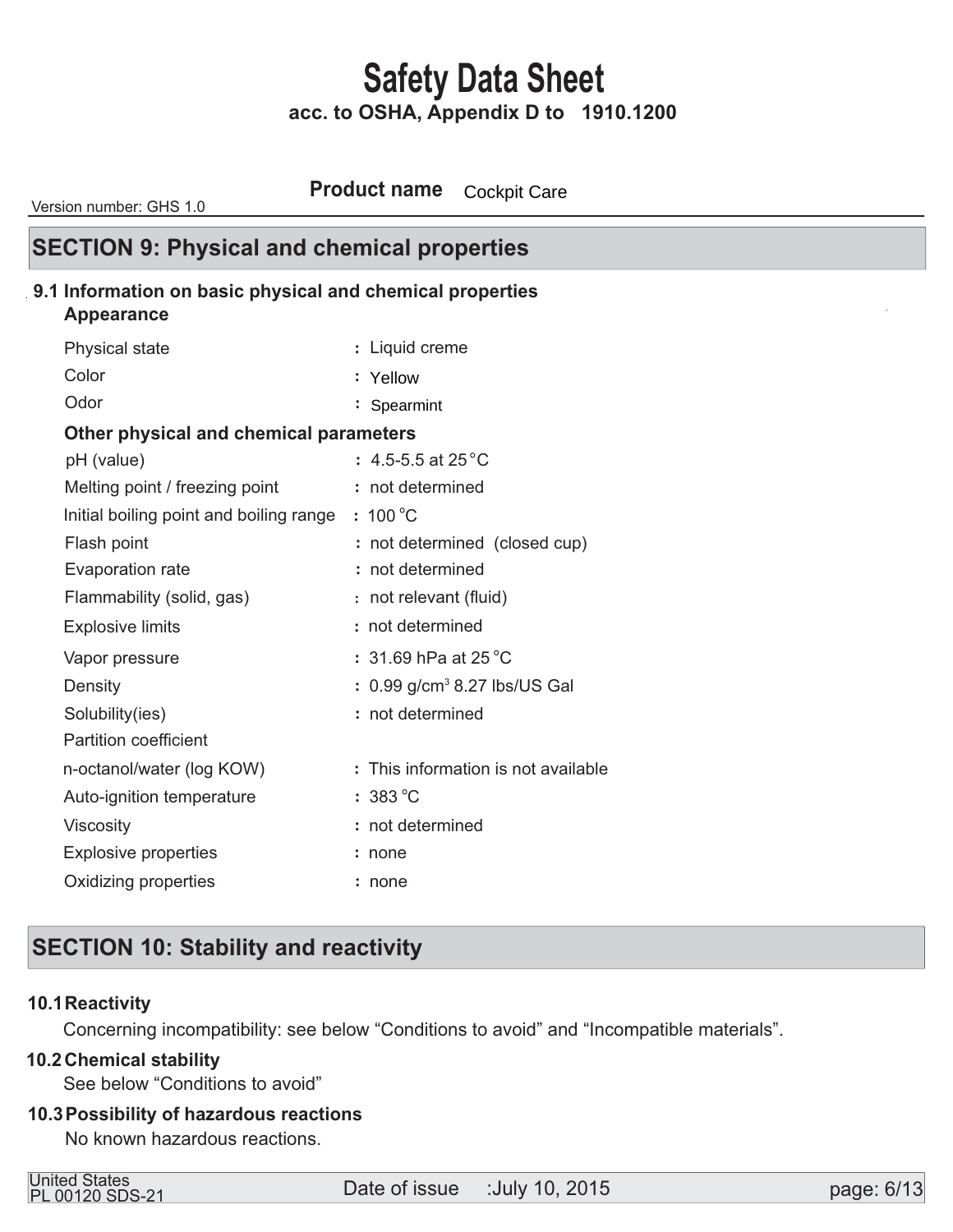**Product name** Cockpit Care

#### Version number: GHS 1.0

#### **10.4 Conditions to avoid**

There are no specific conditions known which have to be avoided.

# **Physical stresses which might result in a hazardous situation and have to be avoided**

strong shocks

#### **Incompatible materials 10.5**

There is no additional information.

#### **Hazardous decomposition products**

Reasonably anticipated hazardous decomposition products produced as a result of use, storage, spill and heating are not known. Hazardous combustion products: see section 5

### **SECTION 11: Toxicological information**

#### **11.1 Information on toxicological effects**

Test data are not available for the complete mixture.

#### **Classification procedure**

The method for classification of the mixture is based on ingredients of the mixture (additivity formula)

#### **Classification acc. to OSHA "Hazard Communication Standard" (29 CFR 1910.1200)**

#### **Acute toxicity**

Shall not be classified as acutely toxic.

#### **Acute toxicity of components of the mixture**

| Name of substance | <b>CAS No</b>  | <b>Exposure route</b> | <b>ATE</b> |
|-------------------|----------------|-----------------------|------------|
| ethylene glycol   | $107 - 21 - 1$ | oral                  | 500        |

#### **Skin corrosion / irritation**

Shall not be classified as corrosive/irritant to skin.

#### **Respiratory or skin sensitization**

Shall not be classified as a respiratory or skin sensitizer.

#### **Summary of evaluation of the CMR properties**

Shall not be classified as germ cell mutagenic, carcinogenic nor as a reproductive toxicant.

#### **Carcinogenicity**

National Toxicology Program (United States) hone of the ingredients are listed

IARC Monographs **IARC** Monographs **none** of the ingredients are listed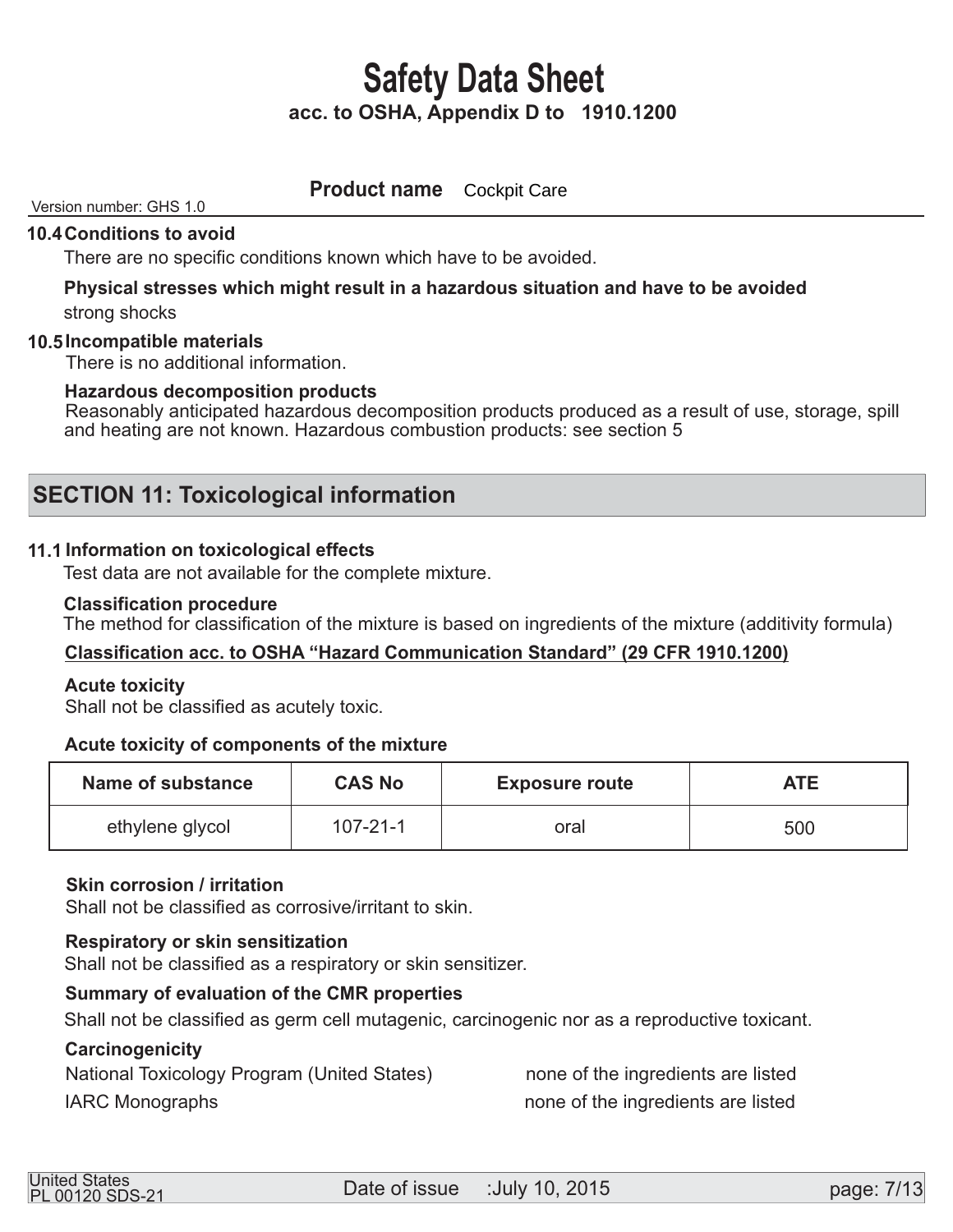### **Product name Cockpit Care**

Version number: GHS 1.0

 **Specific target organ toxicity (STOT)** 

Shall not be classified as a specific target organ toxicant.

#### **Aspiration hazard**

May be fatal if swallowed and enters airways.

## **SECTION 12: Ecological information**

#### **12.1 Toxicity**

#### **Aquatic toxicity (acute)**

Shall not be classified as hazardous to the aquatic environment.

#### **Aquatic toxicity (acute) of components of the mixture**

| <b>Name of substance</b>           | <b>CAS No</b>  | <b>Endpoint</b>   | <b>Value</b> | <b>Species</b>           | <b>Exposure time</b> |
|------------------------------------|----------------|-------------------|--------------|--------------------------|----------------------|
| polyethylene glycol<br>nonylphenol | 9016-45-9      | <b>LC50</b>       | $1.821$ mg/l | aquatic<br>invertebrates | 48 hours             |
| polyethylene glycol<br>nonylphenol | 9016-45-9      | <b>EC50</b>       | $20$ mg/l    | algae                    | 48 hours             |
| polyethylene glycol<br>nonylphenol | 9016-45-9      | ErC <sub>50</sub> | $50$ mg/l    | algae                    | 48 hours             |
| ethylene glycol                    | $107 - 21 - 1$ | <b>LC50</b>       | 72,860 mg/l  | fish                     | 96 hours             |
| ethylene glycol                    | $107 - 21 - 1$ | <b>EC50</b>       | $>100$ mg/l  | aquatic<br>invertebrates | 48 hours             |

#### **12.2 Process of degradability**

Data are not available.

#### **Degradability of components of the mixture**

| Name of substance | <b>CAS No</b>  | <b>Process</b> | Degradation rate | <b>Time</b>     |
|-------------------|----------------|----------------|------------------|-----------------|
| ethylene glycol   | $107 - 21 - 1$ | DOC removal    | $90 - 100\%$     | 10 <sub>d</sub> |

#### **12.3 Bioaccumulative potential**

Data are not available.

#### **Bioaccumulative potential of components of the mixture**

| Name of substance                  | <b>CAS No</b> | <b>BCF</b> | <b>Log KOW</b> | <b>BOD5/COD</b> |
|------------------------------------|---------------|------------|----------------|-----------------|
| polyethylene glycol<br>nonylphenol | 9016-45-9     |            |                |                 |

PL 00120 SDS-21

page: 8/13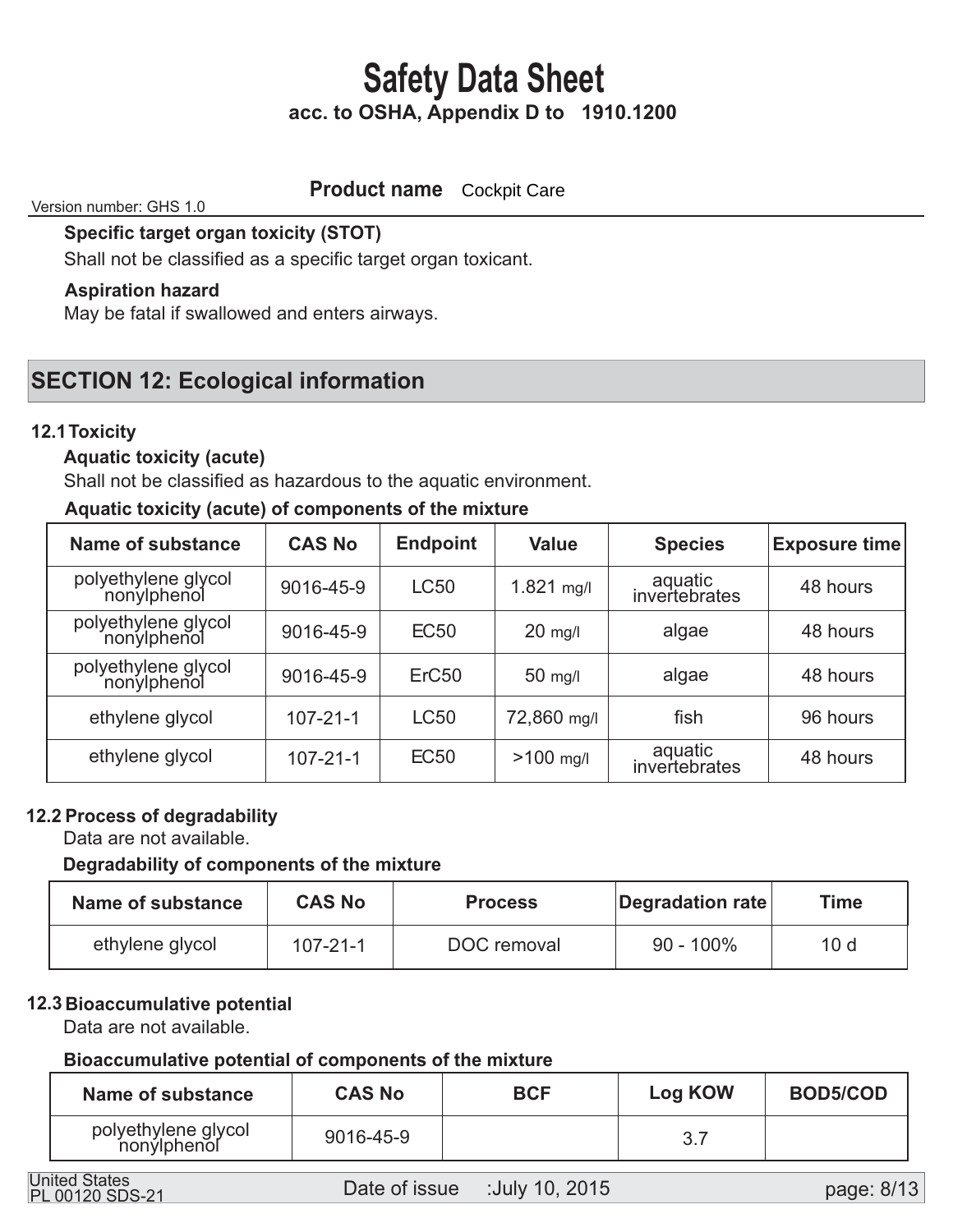**Product name Cockpit Care** 

Version number: GHS 1.0

### **12.4 Mobility in soil**

Data are not available.

- **12.5 Results of PBT and vPvB assessment**  Data are not available.
- **12.6 Other adverse effects**

Data are not available.

### **SECTION 13: Disposal considerations**

#### **Waste treatment methods 13.1**

#### **Sewage disposal-relevant information**

 Do not empty into drains. Avoid release to the environment. Refer to special instructions / safety data sheets.

#### **Waste treatment of containers / packages**

 Completely emptied packages can be recycled. Handle contaminated packages in the same way as the substance itself.

#### **Remarks 13.2**

 Please consider the relevant national or regional provisions. Waste shall be separated into the categories that can be handled separately by the local or national waste management facilities.

## **SECTION 14: Transport information**

| 14.1 UN number                         | 3082<br>(not subject to transport regulations)                                       |
|----------------------------------------|--------------------------------------------------------------------------------------|
| <b>14.2 UN proper shipping name</b>    | ENVIRONMENTALLY HAZARDOUS SUBSTANCE, LIQUID,<br><b>N.O.S.</b>                        |
| <b>Hazardous constituents</b>          | polyethylene glycol nonylphenol                                                      |
| <b>14.3 Transport hazard class(es)</b> |                                                                                      |
| <b>Class</b>                           | 9 (miscellaneous dangerous substances and articles) (environ-<br>mentally hazardous) |
| 14.4 Packing group                     | III (substance presenting low danger)                                                |
| <b>14.5</b> Environmental hazards      | none (non-environmentally hazardous acc. to the dangerous<br>goods regulations)      |
|                                        |                                                                                      |

| <b>United States</b><br>PL 00120 SDS-21 | Date of issue | :July 10, 2015 | page: 9/13 |
|-----------------------------------------|---------------|----------------|------------|
|                                         |               |                |            |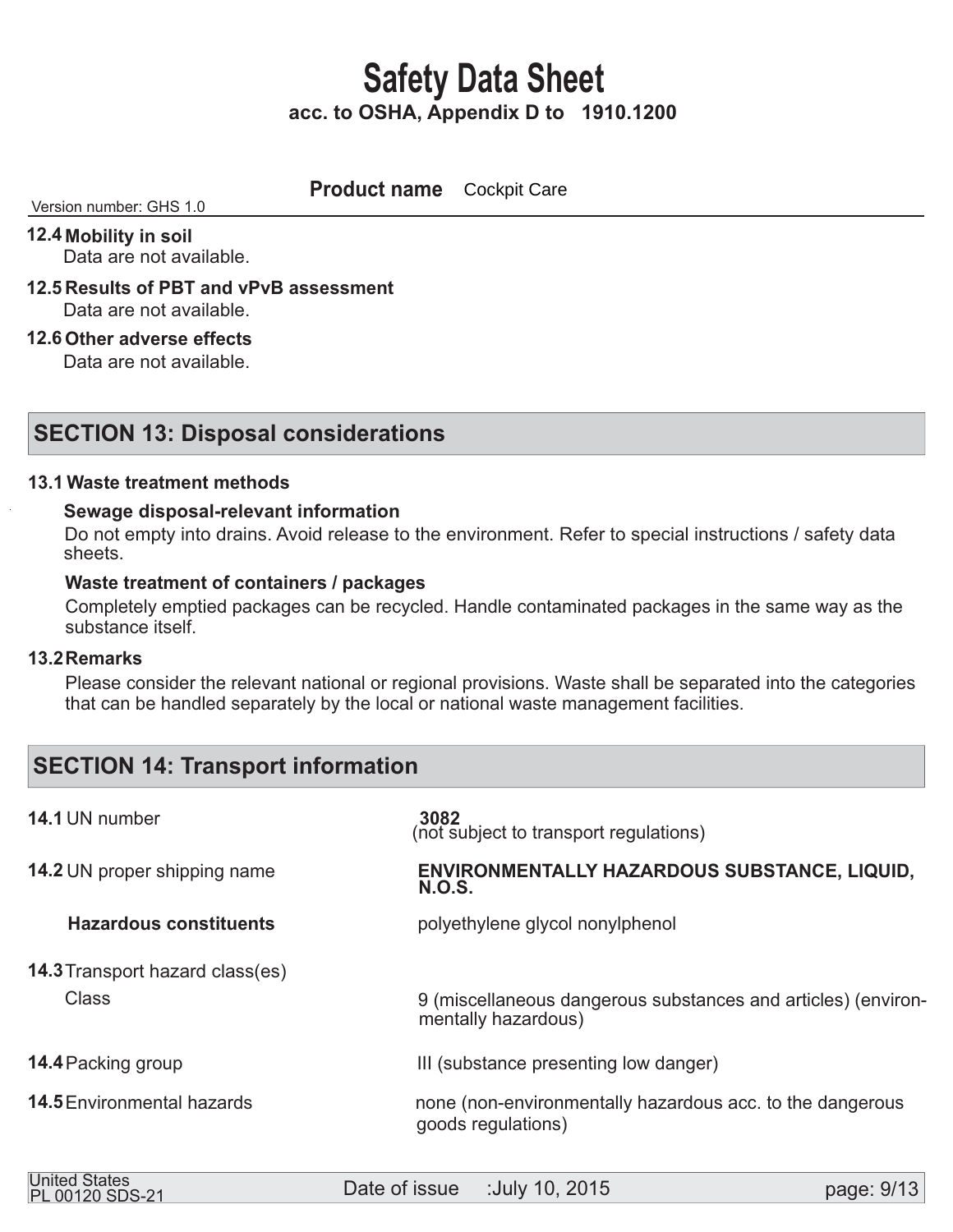#### **Product name** Cockpit Care

Version number: GHS 1.0

#### **14.6 Special precautions for user**

There is no additional information.

14.7 Transport in bulk according to Annex II of MARPOL 73/78 and the IBC Code The cargo is not intended to be carried in bulk.

## **SECTION 15: Regulatory information**

#### **15.1 Safety, health and environmental regulations specific for the product in question**

**National regulations (United States)**

 **Industry or sector specific available guidance(s) NPCA-HMIS® III** 

Hazardous Materials Identification System (American Coatings Association)

| Category                         | <b>Rating</b>    | <b>Description</b>                                                                                                                                                   |
|----------------------------------|------------------|----------------------------------------------------------------------------------------------------------------------------------------------------------------------|
| Chronic                          | $\star$          | Chronic (long-term) health effects may result from repeated<br>overexposure.                                                                                         |
| Health                           | 0                | No significant risk to health.                                                                                                                                       |
| Flammability                     | $\vert$ 1        | Materials that must be preheated before ignition can occur.                                                                                                          |
| Physical hazard                  | $\boldsymbol{0}$ | Materials that are normally stable, even under fire conditions,<br>and will not react with water, polymerize, decompose, condense,<br>or self-react. Non-explosives. |
| Personal protective<br>equipment |                  |                                                                                                                                                                      |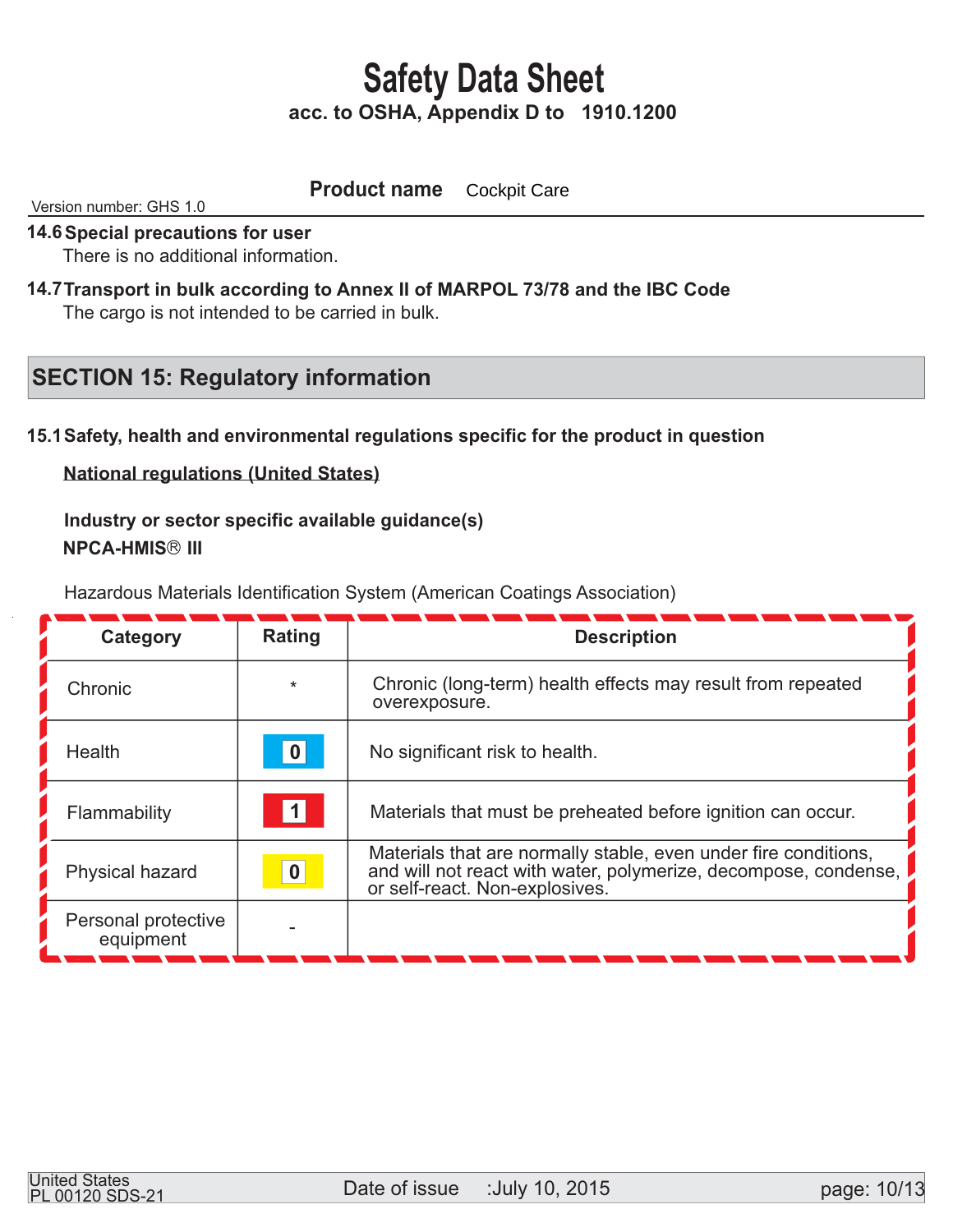**Product name** Cockpit Care

#### Version number: GHS 1.0

#### **NFPA® 704**

 National Fire Protection Association: Standard System for the Identification of the Hazards of Materials for Emergency Response (United States) National Fire Protection Association (United States)

| Category       | Degree of<br>hazard | <b>Description</b>                                                                                                 |
|----------------|---------------------|--------------------------------------------------------------------------------------------------------------------|
| Flammability   | 1                   | Materials that must be preheated before ignition can occur.                                                        |
| <b>Health</b>  | 0                   | Materials that, under emergency conditions, would offer no<br>hazard beyond that of ordinary combustible material. |
| Instability    | $\boldsymbol{0}$    | Materials that are normally stable, even under fire conditions.                                                    |
| Special hazard |                     |                                                                                                                    |

#### **Relevant European Union (EU) safety, health and environmental provisions**

### **Classification according to GHS (1272/2008/EC,CLP)**

Harmful to aquatic life with long lasting effects (GHS category 3: aquatic toxicity - acute and chronic).

## **SECTION 16: Other information**

#### **16.1 Abbreviations and acronyms**

| Abbr.       | <b>Descriptions of used abbreviations</b>                                                                                     |  |
|-------------|-------------------------------------------------------------------------------------------------------------------------------|--|
| 29 CFR OSHA | 29 CFR \$1910.1001 - Occuptional Safety and Health Standards: Toxic and Hazardous Substances<br>(permissible exposure limits) |  |
| Acute Tox.  | acute toxicity                                                                                                                |  |
| <b>ATE</b>  | <b>Acute Toxicity Estimate</b>                                                                                                |  |
| <b>BCF</b>  | <b>BioConcentration Factor</b>                                                                                                |  |
| <b>BOD</b>  | <b>Biochemical Oxygen Demand</b>                                                                                              |  |
| CAS         | Chemical Abstracts Service (Service that maintains the most comprehensive list of chemical substances)                        |  |
| <b>CLP</b>  | Regulation (EC) No 1272/2008 on classification, labeling and packaging of substances and mixtures                             |  |

United States<br>
Date of issue :July 10, 2015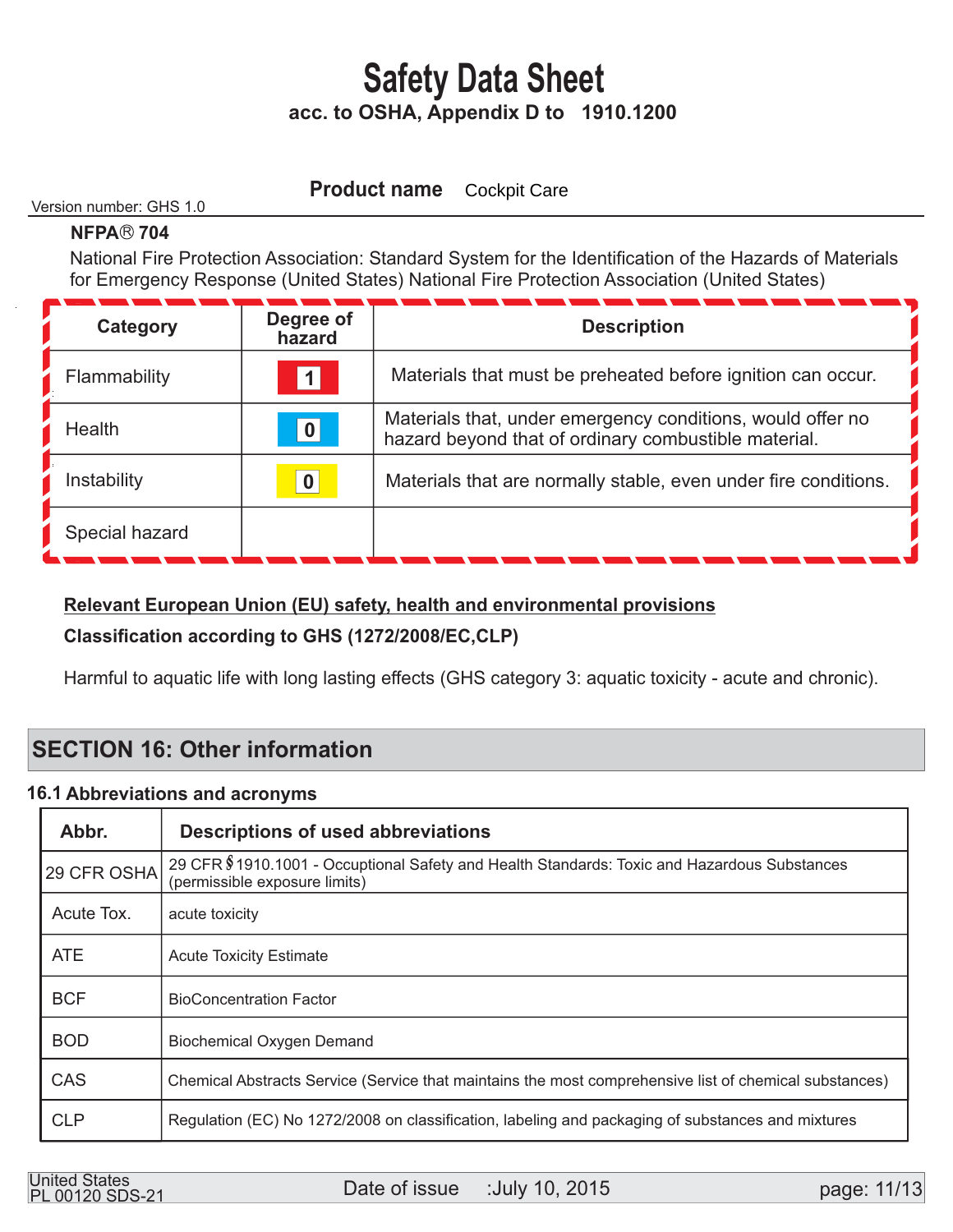**Product name** Cockpit Care

Version number: GHS 1.0

| Abbr.                     | <b>Descriptions of used abbreviations</b>                                                                                                 |  |
|---------------------------|-------------------------------------------------------------------------------------------------------------------------------------------|--|
| <b>CMR</b>                | Carcinogenic, Mutagenic or toxic for Reproduction                                                                                         |  |
| <b>COD</b>                | chemical oxygen demand                                                                                                                    |  |
| <b>DMEL</b>               | <b>Derived Minimal Effect Level</b>                                                                                                       |  |
| <b>DNEL</b>               | Derived No-Effect Level                                                                                                                   |  |
| Eye Dam.                  | seriously damaging to the eye                                                                                                             |  |
| Eye Irrit.                | Irritant to the eye                                                                                                                       |  |
| <b>GHS</b>                | "Globally Harmonized System of Classification and Labelling of Chemicals" developed by the United<br><b>Nations</b>                       |  |
| <b>IARC</b><br>Monographs | IARC Monographs on the Evaluation of Carcinogenic Risks to Humans                                                                         |  |
| log KOW                   | n-octanol/water                                                                                                                           |  |
| <b>MARPOL</b>             | International Convention for the Prevention of Pollution from Ships (abbr. of "Marine Pollutant)                                          |  |
| NFPA®704                  | National Fire Protection Association: System for the Identification of the Hazards of Materials<br>for Emergency Response (United States) |  |
| NPCA-HMIS®                | National Paint and Coatings Association: Hazardous Materials Identification System-HMIS® III, Third Edition                               |  |
| <b>OSHA</b>               | Occupational Safety and Health Administration (United States)                                                                             |  |
| <b>PBT</b>                | Persistent, Bioaccumulative and Toxic                                                                                                     |  |
| <b>PNEC</b>               | <b>Predicted No-Effect Concentration</b>                                                                                                  |  |
| ppm                       | parts per million                                                                                                                         |  |
| Skin Corr.                | Corrosive to skin                                                                                                                         |  |
| Skin Irrit.               | irritant to skin                                                                                                                          |  |
| <b>STOT RE</b>            | specific target organ toxicity - repeated exposure                                                                                        |  |
| vPvB                      | very Persistent and very Bioaccumulative                                                                                                  |  |